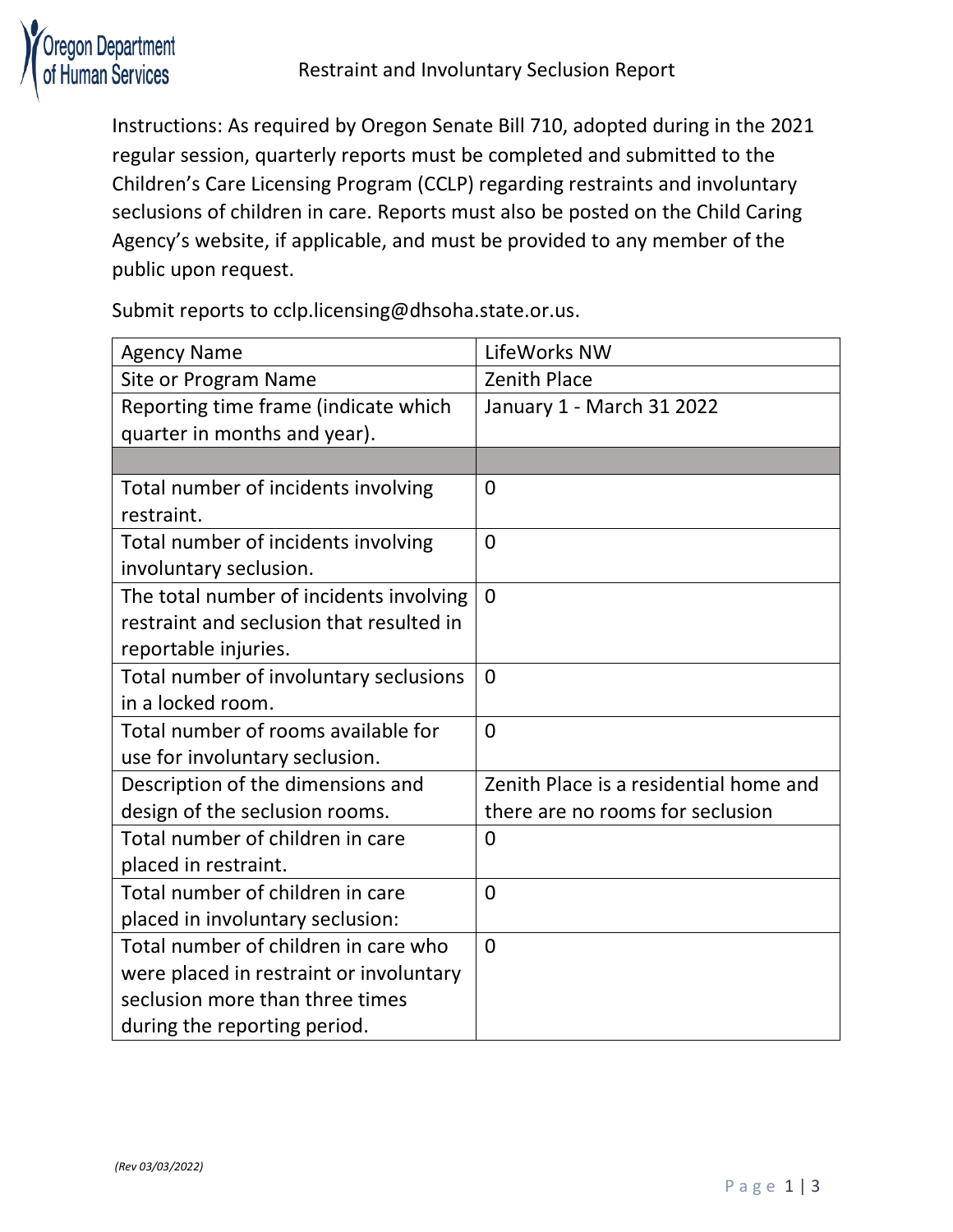

| A description of the steps the program   | Zenith Place does not do restraints nor |
|------------------------------------------|-----------------------------------------|
| has taken to decrease the use of         | seclusions                              |
| restraint and involuntary seclusion.     |                                         |
| Number of incidents in which an          | $\overline{0}$                          |
| individual who placed a child in care in |                                         |
| a restraint or involuntary seclusion     |                                         |
| was not certified or trained in the use  |                                         |
| of the type of restraint or involuntary  |                                         |
| seclusion used, including individuals    |                                         |
| whose certification or training was      |                                         |
| expired at the time of the restraint or  |                                         |
| seclusion.                               |                                         |

Demographic characteristics of the children in care who the program placed in a restraint or involuntary seclusion, including race, ethnicity, gender, disability status, migrant status, English proficiency and status as economically disadvantaged, unless the demographic information would reveal personally identifiable information about an individual child in care. Indicate the number of children who experienced restraint or seclusion who match each of the criteria listed below:

| Race/Ethnicity:                  | <b>Total Number of Children</b> |
|----------------------------------|---------------------------------|
| American Indian or Alaska Native |                                 |
| Asian                            |                                 |
| <b>Black or African American</b> |                                 |
| Hispanic (any race)              |                                 |
| Native Hawaiian                  |                                 |
| <b>Other Pacific Islander</b>    |                                 |
| White                            |                                 |
| Other                            |                                 |
| Unable to determine              |                                 |

| Gender:     | <b>Total Number of Children</b> |
|-------------|---------------------------------|
| Male        |                                 |
| Female      |                                 |
| Transgender |                                 |
| Non-binary  |                                 |